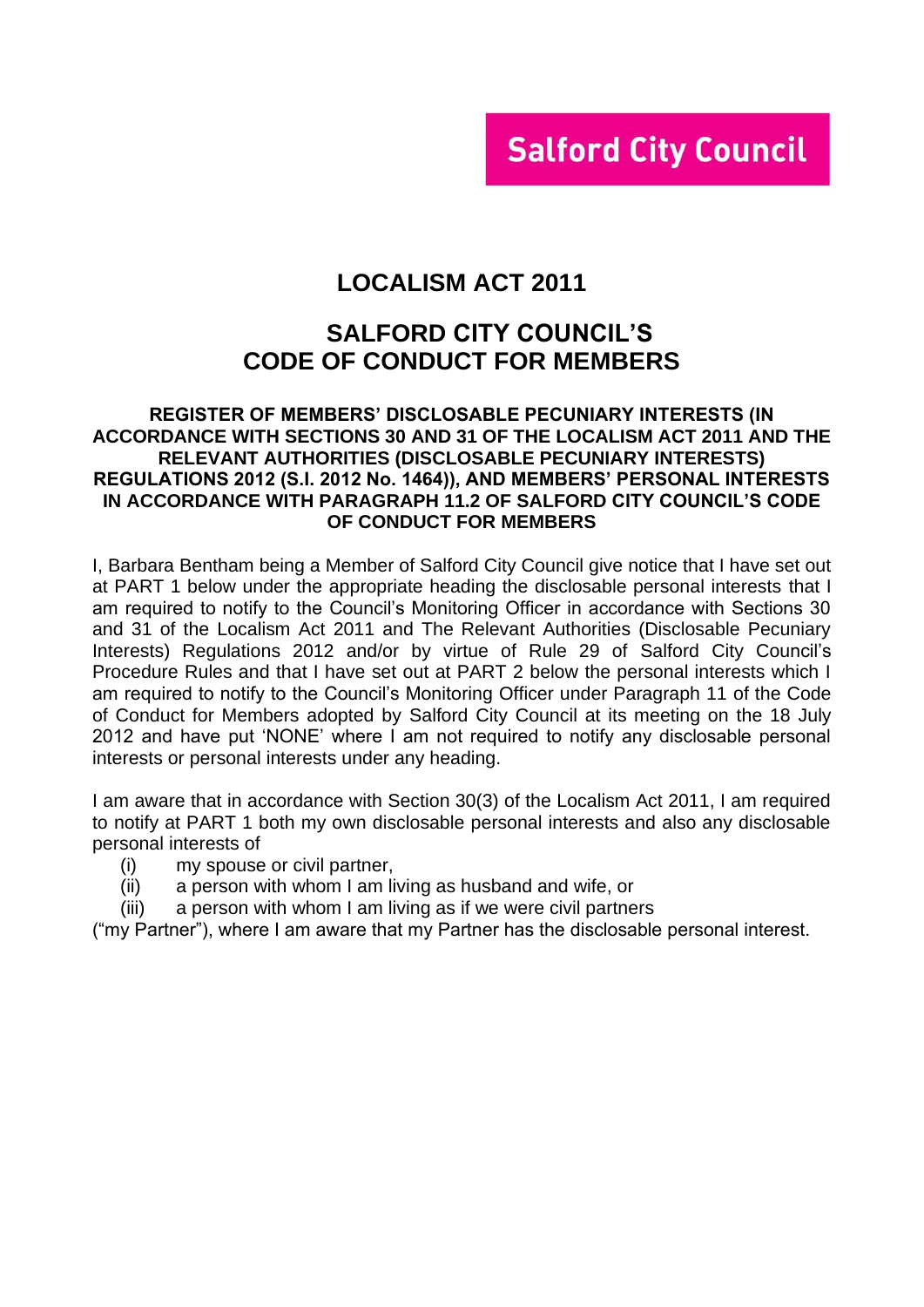# **PART 1**

# **DISCLOSABLE PECUNIARY INTERESTS**

### **1. ANY EMPLOYMENT, OFFICE, TRADE, PROFESSION OR VOCATION CARRIED ON FOR PROFIT OR GAIN.**

| <b>Member</b>                                                     | <b>Partner</b> |
|-------------------------------------------------------------------|----------------|
| <b>Salford Unemployed and Community</b><br><b>Resource Centre</b> | N/a            |
|                                                                   |                |
|                                                                   |                |
|                                                                   |                |

*NB:* You need to include details of any employment or business in which you or your Partner *are engaged. Employees should give the name of their employer. You should give the name of any company of which you or your Partner are a partner or remunerated director. Where you or your Partner hold an office, give the name of the person of the body which appointed you or your Partner (in the case of a teacher in a maintained school – the local education authority; in the case of an aided school – the school's governing body)*

### **2. SPONSORSHIP**

| N/a |  |  |  |
|-----|--|--|--|
|     |  |  |  |
|     |  |  |  |

*NB You must* declare *any payment or provision of any other financial benefit (other than from Salford City Council) made or provided to you in respect of any expenses incurred by you in carrying out your duties as a councillor, or towards your election expenses, within the period of 12 months ending with the day on which you give your notification to the Council's Monitoring Officer for the purposes of Section 30(1) of the Localism Act 2011 and/or by virtue of Rule 29 of Salford City Council's Procedure Rules. This includes any payment or financial benefit from a trade union within the meaning of the Trade Union and Labour Relations (Consolidation) Act 1992.*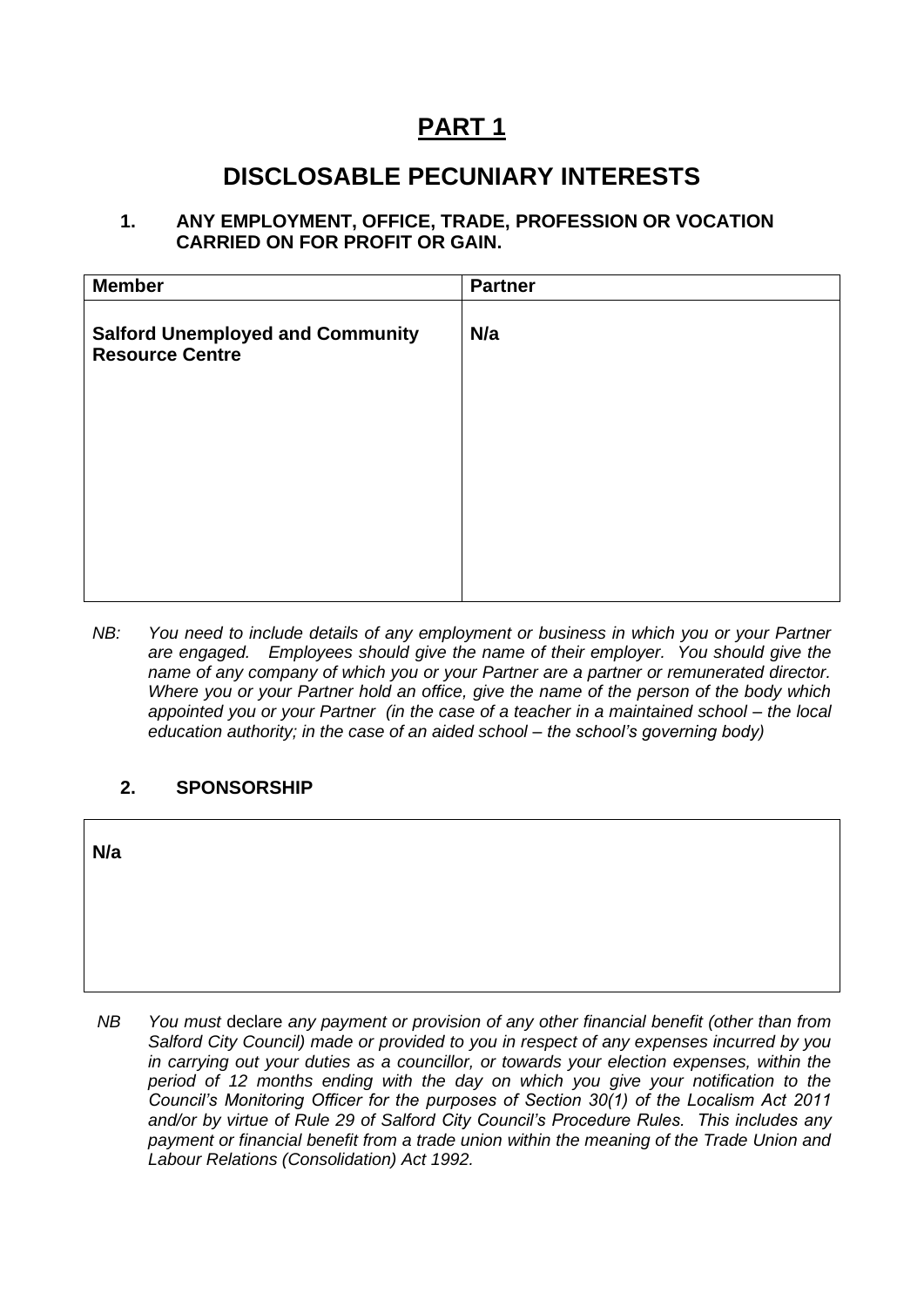## **3. CONTRACTS WITH THE COUNCIL**

| <b>Member</b> | <b>Partner</b> |
|---------------|----------------|
| <b>None</b>   | N/a            |
|               |                |
|               |                |
|               |                |

*NB You should describe all contracts of which you are aware, which are made between the Council and* 

- *(i) either yourself or your Partner or*
- *(ii) a body in which you or your Partner have a beneficial interest (being a firm in which you or your Partner is a partner, or a body corporate of which you or your Partner is a director, or in the securities of which you or your partner have a beneficial interest),*

*which are not fully discharged and which are contracts under which goods or services are to be provided or works are to be executed.*

*Please note that the reference to "securities" means "shares, debentures, debenture stock, loan stock, bonds, units of a collective investment scheme within the meaning of the Financial Services and Markets Act 2000 and other securities of any description, other than money deposited with a building society.*

# **4. LAND IN THE AREA OF THE CITY COUNCIL**

| <b>Member</b>                                                                                                                                                  | <b>Partner</b> |
|----------------------------------------------------------------------------------------------------------------------------------------------------------------|----------------|
| <b>Redacted</b><br>Cllr Bentham has a disclosable pecuniary<br>interest, the details of which were withheld<br>under Section 32(2) of the Localism Act<br>2011 |                |

*You should include any land (including houses, buildings or parts of buildings and any interests as mortgagee) within the City's boundaries in which you or your Partner, either alone or jointly, have a proprietary interest for your or your Partner's benefit. You should give the address or brief*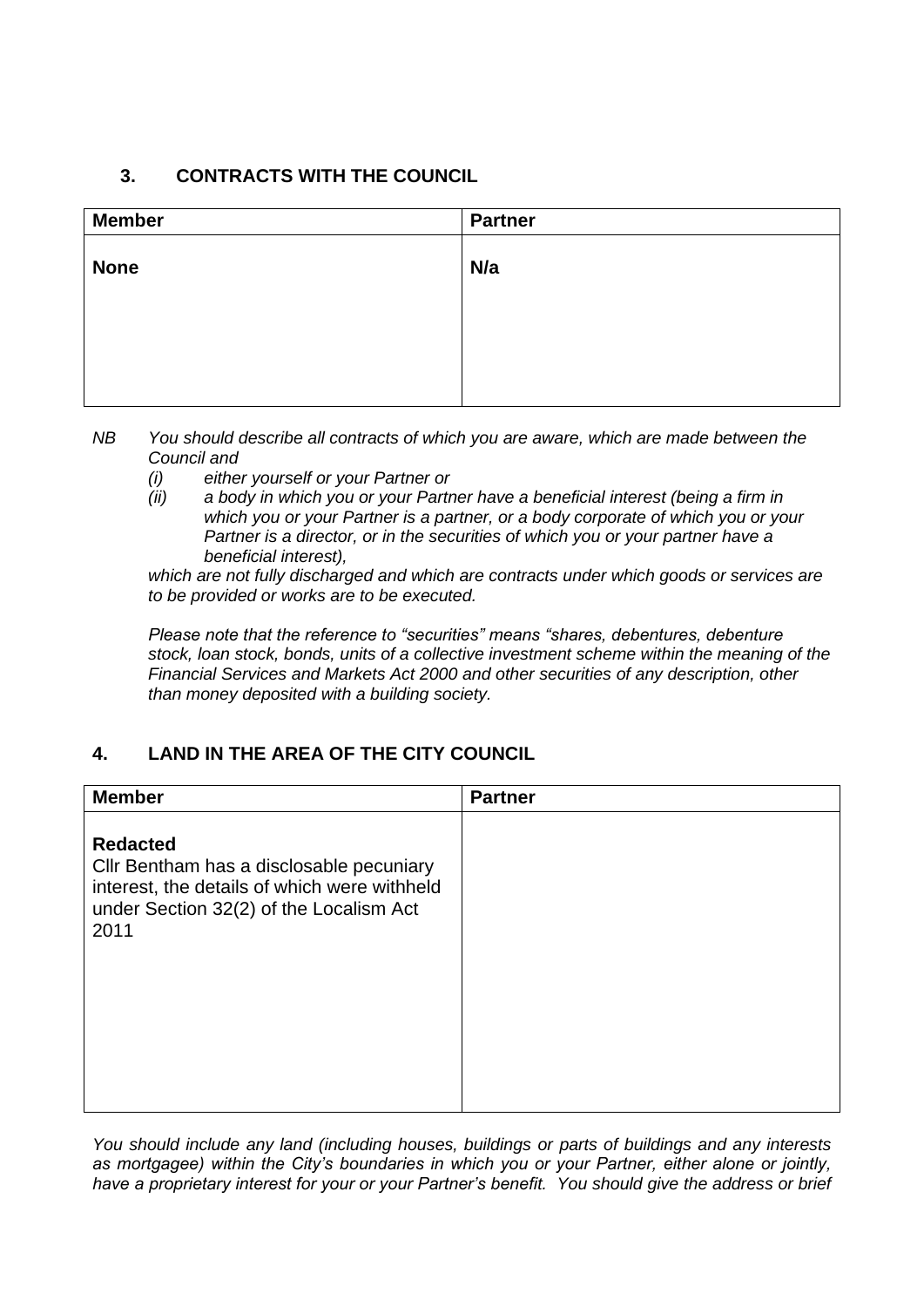*description to identify it. If you live in Salford you should include your home under this heading either as owner, lessee or tenant. You should also include any property from which you or your Partner receive rent, or of which you or your Partner are the mortgagee.*

### **5. LICENCES TO OCCUPY LAND**

| <b>Member</b> | <b>Partner</b> |
|---------------|----------------|
|               |                |
| <b>None</b>   |                |
|               |                |
|               |                |
|               |                |
|               |                |
|               |                |
|               |                |
|               |                |
|               |                |
|               |                |

*NB You should include any land (including buildings or parts of buildings) within the city's boundaries which you or your Partner have a right to occupy for 28 days or longer (either alone or jointly with others). You should give the address or a brief description to identify it.*

### **6. CORPORATE TENANCIES**

| <b>Member</b> | <b>Partner</b> |
|---------------|----------------|
|               |                |
| <b>None</b>   |                |
|               |                |
|               |                |
|               |                |
|               |                |
|               |                |
|               |                |

*[NB You should list here any tenancies of properties of which you are aware, where the*  landlord is the City Council and the tenant is a body in which you or your Partner have a *beneficial interest (being a firm in which you or your Partner is a partner, or a body corporate of which you or your Partner is a director, or in the securities of which you or your partner have a beneficial interest).*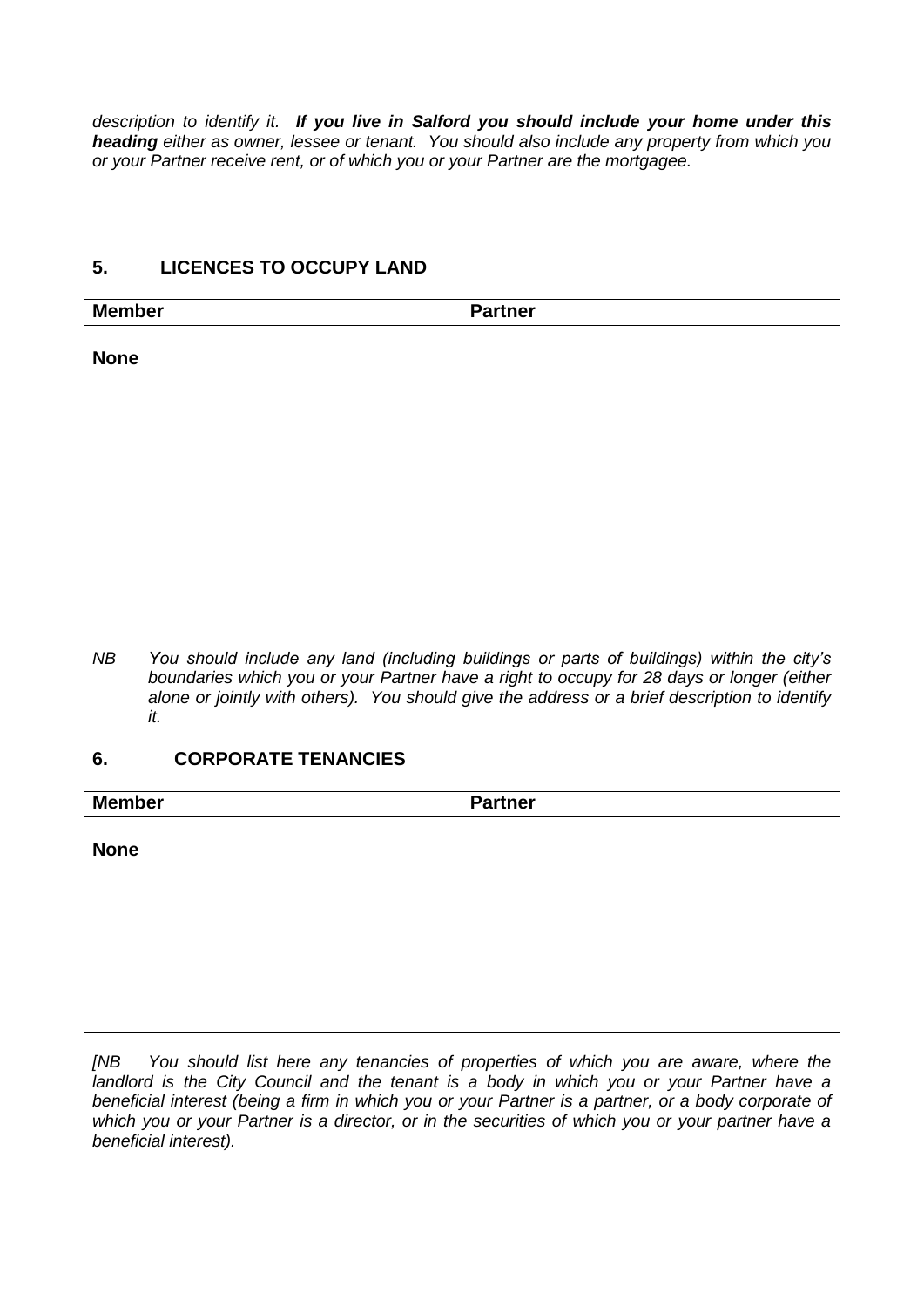*Please note that the reference to "securities" means "shares, debentures, debenture stock, loan stock, bonds, units of a collective investment scheme within the meaning of the Financial Services and Markets Act 2000 and other securities of any description, other than money deposited with a building society.*

### **7. SECURITIES**

| <b>Member</b> | <b>Partner</b> |
|---------------|----------------|
|               |                |
| <b>None</b>   |                |
|               |                |
|               |                |
|               |                |
|               |                |
|               |                |
|               |                |
|               |                |
|               |                |
|               |                |
|               |                |
|               |                |
|               |                |
|               |                |
|               |                |

- *NB You should list here any beneficial interest of you or your Partner in securities of a body where –*
	- *(a) that body (to your knowledge) has a place of business or land within the City's boundaries; and*
	- *(b) either –*
		- *(i) the total nominal value of the securities held by you or your Partner exceeds £25,000 or one hundredth of the total issued share capital of that body; or*
		- *(ii) if the share capital of that body is of more than one class, the total nominal value of the shares of any one class in which you or your Partner has a beneficial interest exceeds one hundredth of the total issued share capital of that class.*

*Please note that the reference to "securities" means "shares, debentures, debenture stock, Loan stock, bonds, units of a collective investment scheme within the meaning of the Financial Services and Markets Act 2000 and other securities of any description, other than money deposited with a building society*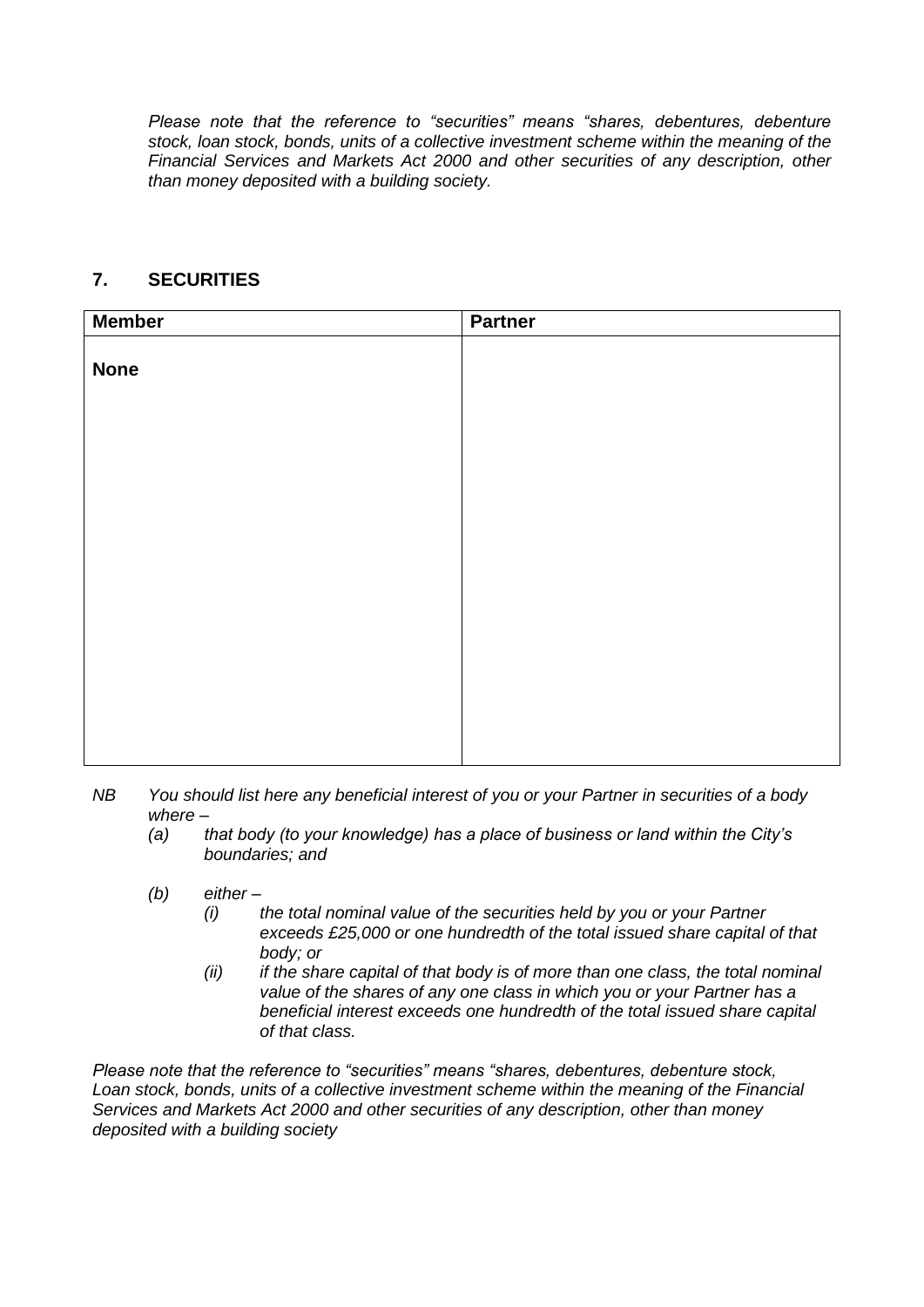# **PART 2**

# **PERSONAL INTERESTS**

**1. BODIES TO WHICH YOU ARE APPOINTED OR NOMINATED BY THE COUNCIL**

**Westwood Park Community School- Governor NW Employers**

- *NB You should record here details of your position of general control or management, in any –*
	- *Body to which you have been appointed or nominated by*
	- *Salford City Council as its representative.*

### **2. INTERESTS IN CHARITIES, SOCIETIES AND OTHER BODIES**

**Employed by Charity Unite Member Unison Member Labour Party Member Momentum Member Trustee- Salford CVS**

- *NB You should record here details of your position of general control or management, in any –*
	- *Public authority or body exercising functions of a public nature;*
	- *Company, industrial and provident society, charity, or body directed to charitable purposes. (Freemasons should include here membership of the Masonic Grand Charity)*
	- *Body whose principal purposes include the influence of public policy, including party associations, trade union or professional association.*

### **3. GIFTS AND HOSPITALITY**

**None**